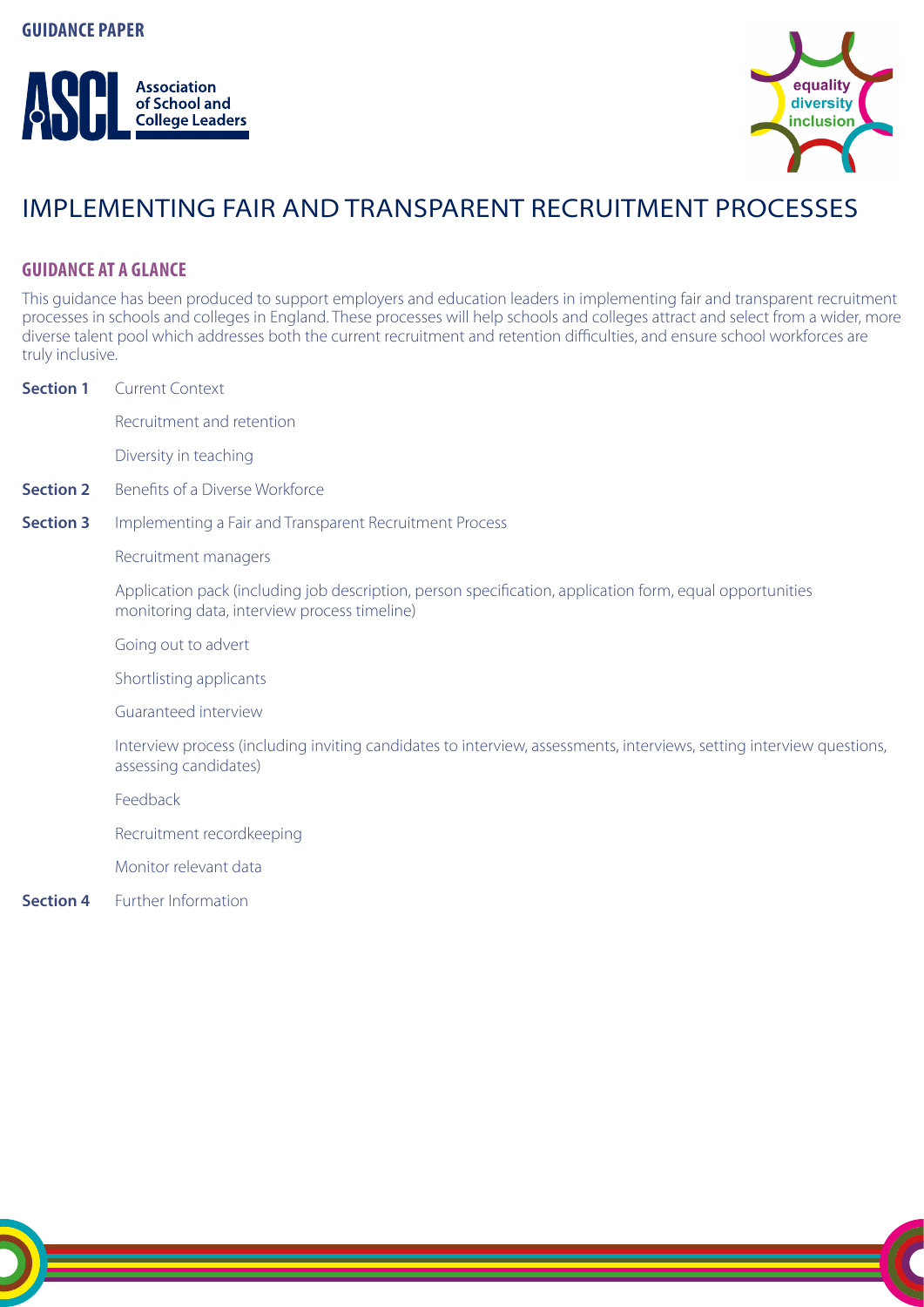## **1 CURRENT CONTEXT**

## **Recruitment and retention**

Recruitment and retention continue to be challenging and will be for some time to come, particularly in the secondary sector.

The **[2018 School Workforce Census](https://www.gov.uk/government/statistics/school-workforce-in-england-november-2018)** (SWC) and **[National Pupil Projections](https://assets.publishing.service.gov.uk/government/uploads/system/uploads/attachment_data/file/815634/National_pupil_projections__future_trends_in_pupil_numbers_July_2019_update.pdf)** forecast a 15% increase in secondary pupils alone by 2026. This represents an additional 429,000 pupils in secondary schools. Based purely on the 2018 secondary Pupil Teacher Ratio (PTR) rate, assuming no resignations, this would require over 26,000 additional secondary school teachers.

We also know from data in the 2018 SWC that recruitment of school leaders continues to be problematic. There has been a steady decline in the number of teachers appointed to these roles since 2011.

#### **Diversity in teaching**

Against this backdrop, we know that leadership in education is not diverse enough and often does not reflect the school population it serves.

Data from the SWC shows that 86.2% of teachers are white British, against only 78.5% of the working-age population. In contrast, we know that black Africans make up 1.9% of the working age population and yet only 1.3 % of male teachers and 0.7% of female teachers are black Africans.

The contrasts make stark reading and become starker the more senior the role, where gender also becomes a significant issue.

## **2 BENEFITS OF A DIVERSE WORKFORCE**

Many schools and trusts are not clear in the reasons for their own commitment to diversity. Diversity and inclusion in schools is vitally important for a number of reasons:

- z "You can't be what you can't see". It's important for young people to see themselves in others around them and especially in leadership roles. Having authentic role models can have a powerful impact on a child's aspirations.
- The globalised world. The world is changing; we are more interconnected and integrated than ever before. Not only is it intrinsically right that we reflect that in our own schools and colleges, by doing so we can also better prepare our young people for the world beyond education.
- We know that when people can be themselves at work, they are more likely to perform better, and be happier, more productive and more innovative. Diversity and inclusion directly links to wellbeing of both our young people and our educators.
- As educators, it's important that we teach our young people to celebrate difference, to live with compassion for others and to be curious about people who may not be the same as them.
- $\bullet$  It will make an impact to social mobility by enabling a wider pool of talent of varying backgrounds to access jobs in organisations.
- Finally, we know that more diverse and inclusive organisations are better performing<sup>1</sup>.

## **3 IMPLEMENTING A FAIR AND TRANSPARENT RECRUITMENT PROCESS**

One of the first steps to changing the make-up of schools and colleges is to review recruitment processes to determine whether they are truly inclusive.

For all school and college roles, implementing a consistent and fair process is vital to the ongoing success of the organisation. The focus in this guidance is two-fold: firstly, how to ensure as employers schools and colleges recruit the best candidates fairly and transparently; and secondly, how to ensure schools and colleges are employing best practice to enable candidates to experience a positive, fair, and transparent process.

Each stage of the process should be objectively reviewed so that the organisation is assured they are operating a truly inclusive, fair, and transparent process which in turn will enable candidates from all backgrounds to thrive.

#### **Recruitment managers**

Members of staff taking on the role of recruitment managers are in the front line when it comes to fair and transparent recruitment.

In an education setting, there are legal requirements around training with regards to interviewing. In line with Regulation 9 of the School Staffing (England) Regulations 2009, it is a legal requirement for maintained schools to ensure that at least one of those conducting the interview has done safer recruitment training, and it is best practice for academies to comply with this.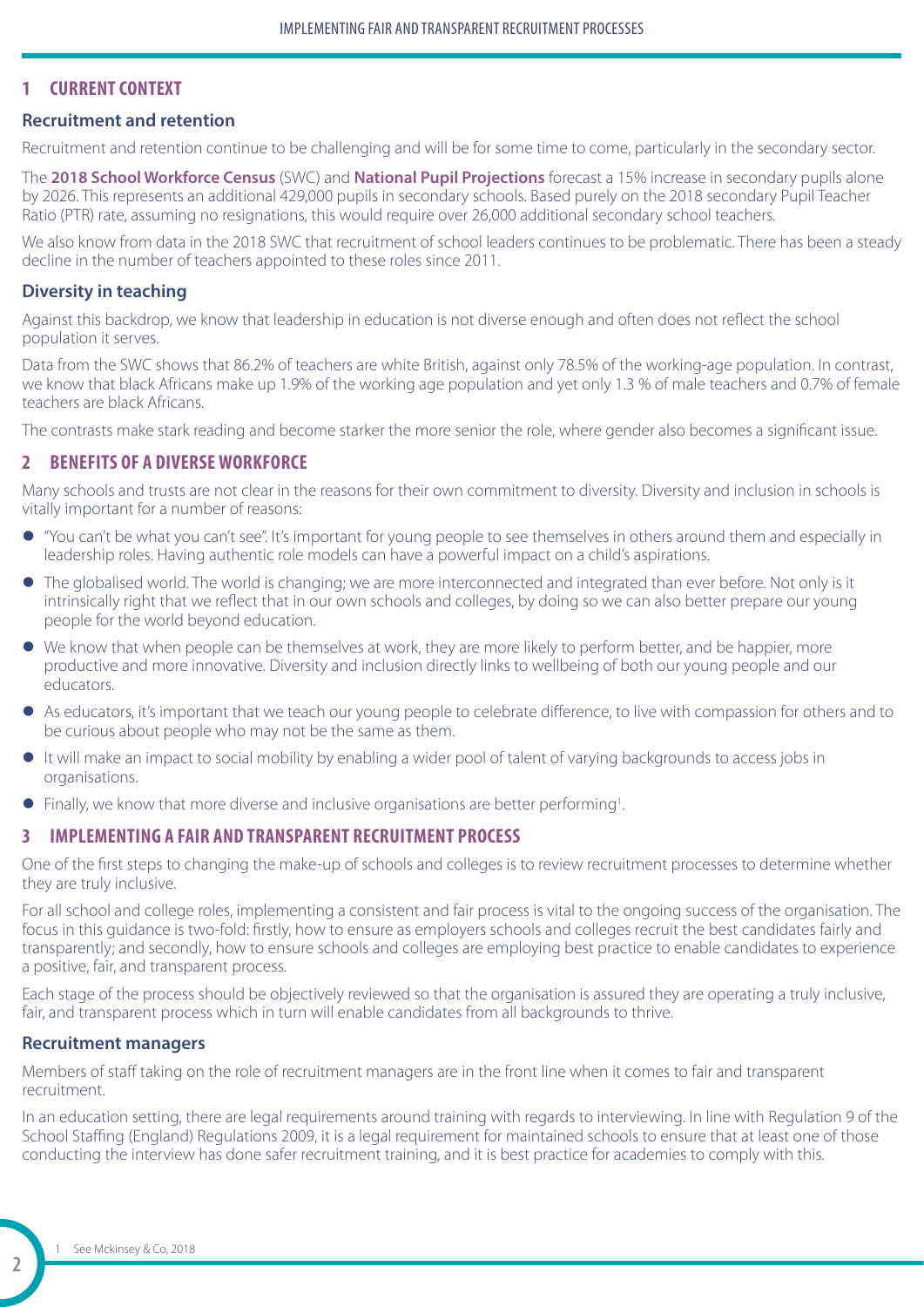When undertaking recruitment activities, employers should have regard to the DfE advice *[Staffing and Employment Advice for](https://www.gov.uk/government/publications/staffing-and-employment-advice-for-schools)  [Schools](https://www.gov.uk/government/publications/staffing-and-employment-advice-for-schools)* which draws attention to relevant legislation and sources of up-to-date guidance and advice that employers need to consider, some of which may be statutory guidance. Of particular relevance to this paper, the DfE guidance contains a section entitled "discrimination in appointments".

Employers should also have due regard to the The Equality and Human Rights Commission's *[Employment Statutory Code of](www.equalityhumanrights.com/sites/default/files/employercode.pdf)  [Practice](www.equalityhumanrights.com/sites/default/files/employercode.pdf)*, which, whilst not specific to education, is statutory and so would be applicable.

### **It is the employer's responsibility to ensure that staff who undertake recruitment activities are adequately and appropriately trained in order to undertake this role.**

In order to be confident that recruitment is fair and transparent, employers should ensure that staff undertaking recruitment activities have had appropriate training in employment law, interviewing skills, enabling equal opportunities, diversity awareness, and in avoiding unconscious bias.

Recruiting managers should consider whether any post must be filled on a full-time basis, or whether a more flexible working pattern can be offered (such as job share, part-time or term-time only, or compressed hours). The working hours and pattern should be made clear in the application pack. They should consider the DfE's guidance *[Flexible Working in Schools](https://www.gov.uk/government/publications/flexible-working-in-schools)* , specifically, paragraphs 29-51 which state that "adopting a completely flexible approach to advertising has produced significantly better results than being overly specific…should therefore consider advertising all posts as flexible working opportunities."

# **Application pack**

Prior to advertising the post you will need to prepare an application pack. This should include a number of documents enabling applicants to apply for the post and not only provide you with all the information needed to sift candidates for the next stage of the process, but should also encourage a good field of diverse candidates.

In order to achieve this, and before you go out to advert, it is important to ensure you have fully reviewed the post; an individual leaving is the perfect opportunity to review whether the role can or should be performed differently.

This review can also serve to support you in conducting a thorough and objective job analysis to determine the specific behaviours, skills, knowledge and characteristics essential for the role.

It is at this point that you should consider whether the job can be made more appealing to a wider range of candidates. In particular, review the working hours: could more flexible options be offered to open up the talent pool? Failing to consider other ways the role could be done risks excluding candidates before they have applied. You can connect with the **[Maternity Teacher](http://www.mtpt.org.uk/)  [Paternity Teache](http://www.mtpt.org.uk/)**r project or **[Flexible Teacher Talent](https://flexibleteachertalent.co.uk/)** for help and support on this.

From here, the job description and person specification, core elements of the applicant pack, can be developed.

## **Job description**

One of the first things a candidate sees when they are considering a job with your school or college is the job description. Often, we pay more attention to the face-to-face, latter stages of the process, but the way we describe the role and the words we use can have a big impact.

A job description should clearly and concisely state the essential objectives of the role. It should focus on the job's core requirements and what it entails, and ensure it does not contain tasks or duties that the postholder will not, in practice, need to perform. It should also not overstate marginal or occasional requirements. Including non-essential tasks or duties could discourage appropriately qualified individuals from applying. Indeed, it could lead to discrimination claims if the tasks and duties are ones that some people are less likely to be able to fulfil because of a protected characteristic<sup>2</sup>.

The job description should focus on the outcome, and not state how the tasks should be carried out. For example, insisting that someone communicate by telephone when email or other electronic communication may be as effective could indirectly discriminate against a person with a hearing or speech impediment.

The recruiting experience can be enhanced by informing candidates, either in the job description or elsewhere in the applicant packs, what they can do to enhance their application. For example, if using a competency-based process explain what that is. This prevents applicants from having to guess what you are looking for and makes for better prepared candidates.

The language used should be inclusive and not make certain groups feel excluded. For instance, studies show that the use of words more likely to be associated with men in job descriptions can be a barrier for female applicants<sup>3</sup>. Put your job description through a decoder to analyse the language used and whether there is bias towards or against certain groups, for example the **[Gender Decoder for Job Ads](http://gender-decoder.katmatfield.com/)**.

The job description should also be proofread through the lens of inclusion; share the job description with an appropriate person from outside the organization to gain another perspective.

<sup>2</sup> The protected characteristics under the Equality Act 2010 are: age, disability, gender reassignment, marriage and civil partnership, pregnancy and maternity, race, religion or belief, sex, and sexual orientation.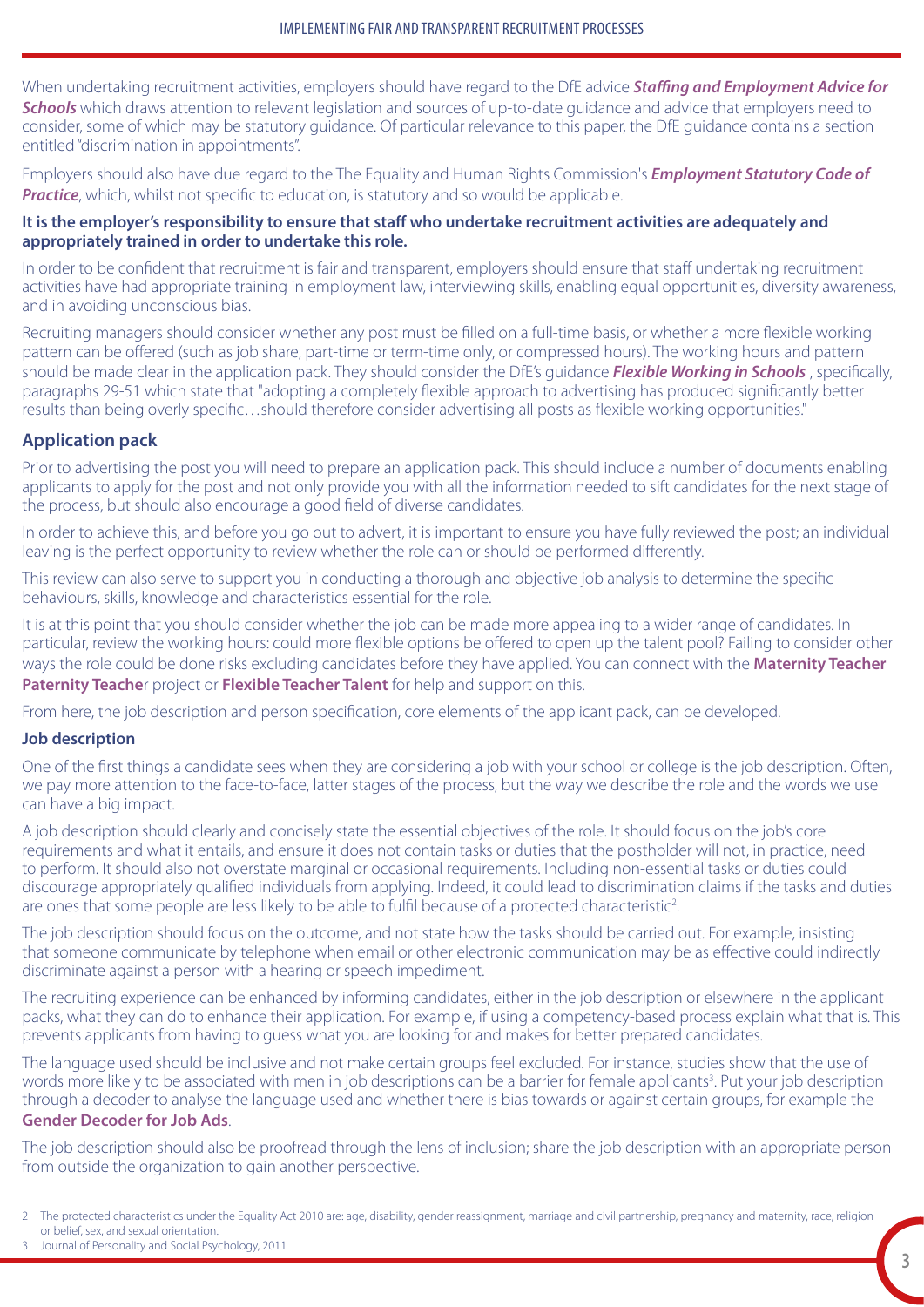#### **Person specification**

The person specification should describe the qualifications, skills, experience and knowledge which you deem essential or desirable for the successful candidate<sup>4</sup>. These should relate directly to the job description and form the foundation of the recruitment process.

To ensure open and transparent recruitment, only include information relevant to the job. For example, if you have specified a 2:1 degree or higher, is this really needed to carry out the role? Avoid over-specifying the level or type of qualifications required, as this could be indirectly discriminatory. Rather, it is advisable to make reference to 'equivalent qualifications' or to 'equivalent levels of skill or knowledge'.

The criteria must not be discriminatory and avoid requirements that may lead to bias. For example, have you asked for a certain amount of experience? Remember it is unlawful to discriminate based on age and should therefore avoid phrases such as 'young and dynamic' or 'would suit someone who has just qualified', unless the criterion or statement can be justified by the genuine needs of the job. Words such as 'energetic' could be considered to favour both younger and more physically able candidates. If in doubt about being able to justify this, it would be preferable not to include or apply the criterion or statement.

Equally, specifying a minimum number of years' experience could amount to indirect discrimination on the basis of age (younger applicants) or sex (as women are more likely to have had time out of the workplace due to childcare or other caring commitments), unless there is an objectively justifiable reason for doing so. A requirement for continuous experience is especially problematic for people who have had time out of the workforce.

#### **Application form**

As with the job description and person specification, the application form should only require information that is relevant to the post on offer. Again, it should be proofread against unintentional bias. The Equality and Human Rights Commission's Employment Statutory Code of Practice (EHRC Code) recommends that employers adopt a standardised process to applications, whether through use of application forms or CVs, to facilitate an objective assessment of the applicant's abilities.

However, standard applications should not preclude making reasonable adjustments for applicants with a disability. This includes ensuring you offer alternative ways for candidates to submit their applications. For example, supply an email address or phone number so applicants can request the application form on paper, via email, in Easy Read in large print, in Braille, in audio format or in other data formats.

Employers should also be prepared to provide the application form in a variety of formats, in order to support candidates.

To eliminate unconscious bias, you might wish to consider a blind application process. Consider asking a third party to manage this for you, removing the personal detail before passing the applications on (for instance a recruitment agency). Alternatively, someone within the organisation who is not involved in the recruitment exercise could undertake this role.

#### **Equal opportunities monitoring data**

Information on an applicant's racial or ethnic origin, physical or mental health, religion or similar beliefs and sexual life is a special category of data under the GDPR and DPA 2018, unless and until it is anonymised.

It is important that candidates feel confident you are collecting equal opportunities data so that you can continue to improve your organisation and not as a basis for selection decisions. Be explicit about your reasons for collecting data.

#### For example:

"*This school wants to meet the aims and commitments set out in its equality policy. This includes not discriminating under the Equality Act 2010 and building an accurate picture of the make-up of the workforce in encouraging equality, diversity and inclusion. We need your help and co-operation to enable it to do this but filling in this form is voluntary.*"

If an applicant's protected characteristic(s) are suggested by information in an application form, those who are shortlisting must not use this information to discriminate against the applicant.

Personal information requested for monitoring purposes as part of the application process should not be revealed to those who are shortlisting or interviewing. This should be made clear in the applicant pack.

You must also ensure that the application forms state clearly to whom the information is being provided. If information from the form will be used for any other purpose than to recruit for a specific job, for example, for monitoring purposes (see section below), or passed to anyone else, this must be stated on the application form.

## **Interview process timeline**

The Application Pack should also include a timeline for the recruitment process.

This should tell candidates how long each stage of the process will take and what the key dates are, including expected interview dates. This will help ensure the preferred applicants are available for interview.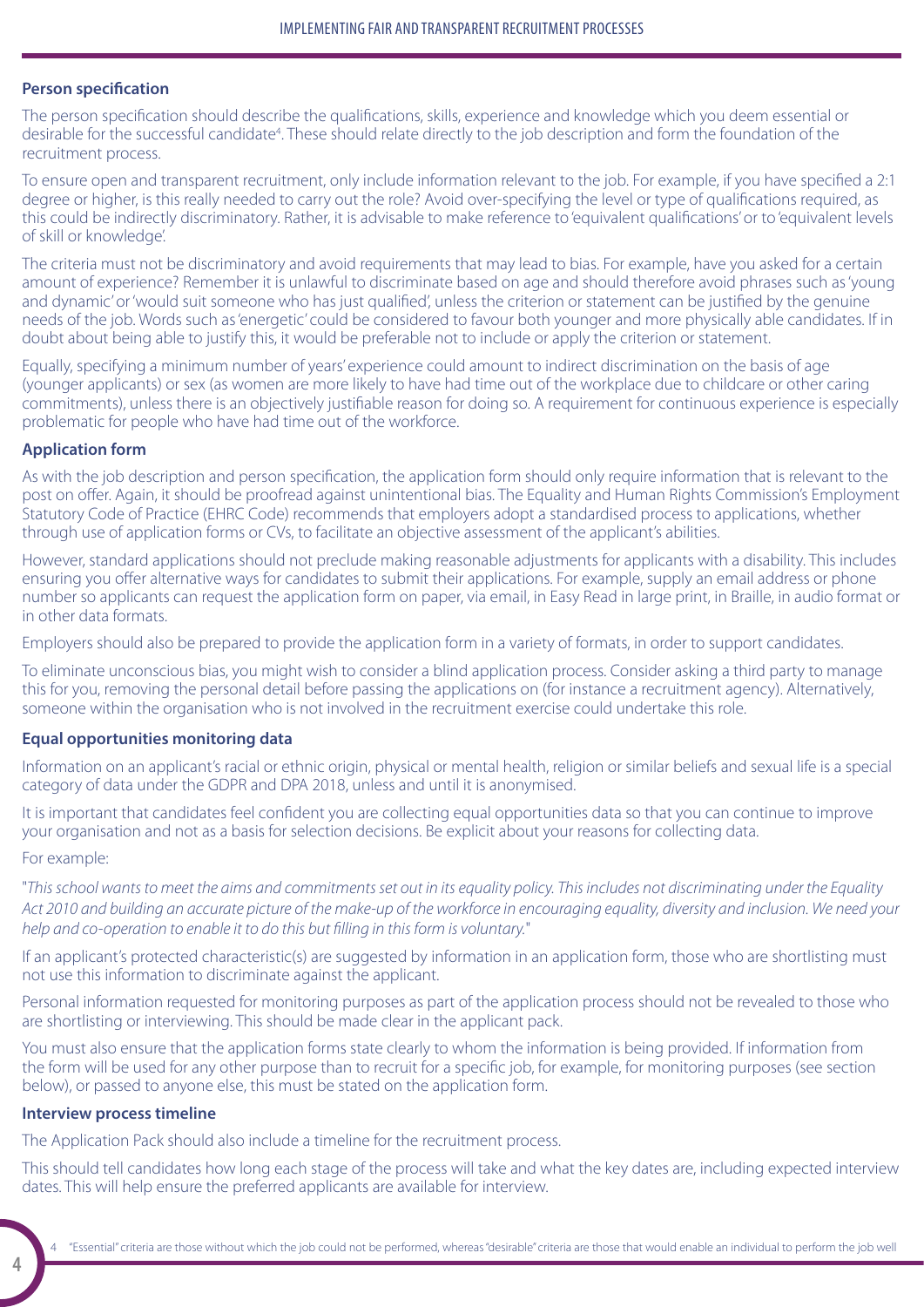It is also good practice to have a central record system to track every application received, from whatever source. This will enable you to quickly and easily refer back to application forms and contact details and ensure each candidate is kept informed of the progress of their application.

## **Going out to advert**

When thinking about advertising for roles there will likely be a standard set of sites and organisations where you usually place adverts. There is still value in using these to attract volume, as recruitment is an ongoing challenge, and there are certain outlets that teachers will always use to search for roles. However, you should also be aware of signs that your candidate pool is comprised of individuals with similar education and backgrounds indicating your search may be too narrow.

To widen the search and encourage applications from a wider range of candidates you will need to think creatively about where you advertise vacancies. By changing the way you've always done things and considering advertising the role more widely, applicants who may have overlooked your school or college in the past – or who may have been overlooked by you in the past, may now connect.

Take action to try and address inequalities, for example by proactively encouraging applications from Black, Asian and Minority Ethnic (BAME) or lesbian, gay, bisexual and transgender (LGBT+) candidates:

- **•** partner with grassroots organisations to get your roles featured in their national communications (including **[BAMEed](https://www.bameednetwork.com)**, **[LGBTed](http://lgbted.uk)**, **[WomenEd](https://www.womened.org)**, the **[Leading Women's Alliance](http://www.leadingwomeneducation.co.uk/leading-womens)**, **[DisabilityEd](https://twitter.com/disabilityeduk)**)
- use social media platforms such as Twitter and LinkedIn to reach a wider audience, although avoid using social networks' targeting options to exclude groups with protected characteristics.

It is essential that the job advertisement does not contain images or descriptions that might alienate potential applicants and your advert must not be discriminatory.

#### **Website**

Once the role has been advertised, your website will also become a source of information for applicants. It is therefore worth checking that this aligns with your ambitions to be a fair and transparent employer.

## **Shortlisting applicants**

To ensure a fair and transparent shortlisting process, follow these steps:

- All members of the recruitment panel should have attended the appropriate training (see 'Recruitment managers').
- At least two members of staff should be involved in the shortlisting process to reduce the risk of personal bias.
- Panel members should agree the relevant weighting of each criteria, bearing in mind that not all criteria will necessarily carry equal weight or importance. Applications should be marked consistently and each panel member's score added together to gain an overall score.
- Panel members should score the information provided in the application against the selection criteria listed in the person specification, which must not be discriminatory. This should be done independently of each other and a final score for each candidate subsequently agreed via a shortlisting meeting.
- Selection should be based only on the information provided on the application forms (where one is used) or in any formal performance assessment reports in the case of internal applicants.
- $\bullet$  Those candidates scoring highest against the essential requirements should be shortlisted first. If large numbers of applicants meet the essential criteria, the desirable factors can be used as a secondary filter.
- $\bullet$  The employer should retain written records of the panel's decisions and the reasons for them, along with the original application form, in line with their Recruitment Privacy Policy (see 'Recruitment record keeping').

The reasons for not interviewing an applicant must relate to the requirements listed in the person specification and be entirely relevant to the job. They must be justifiable in the event of challenge. 'Too experienced' and 'overqualified' should be avoided as reasons for not short listing. Using these reasons could unfairly discriminate against older or disabled candidates seeking work of a different kind to fit their current circumstances.

Panel members should not compare and contrast applications.

#### **Contrast effect**

When recruiting, there is a tendency to spend a large amount of time sifting through applications. Rather than allowing each application to stand out on its own merit, there is a danger of comparing the latest application to the one that went before. In doing so this moves the goalposts with each new application sift, thereby instead of judging whether a candidate is suitable for a role based on their skills and attributes as displayed in the application, they are instead compared to other candidates.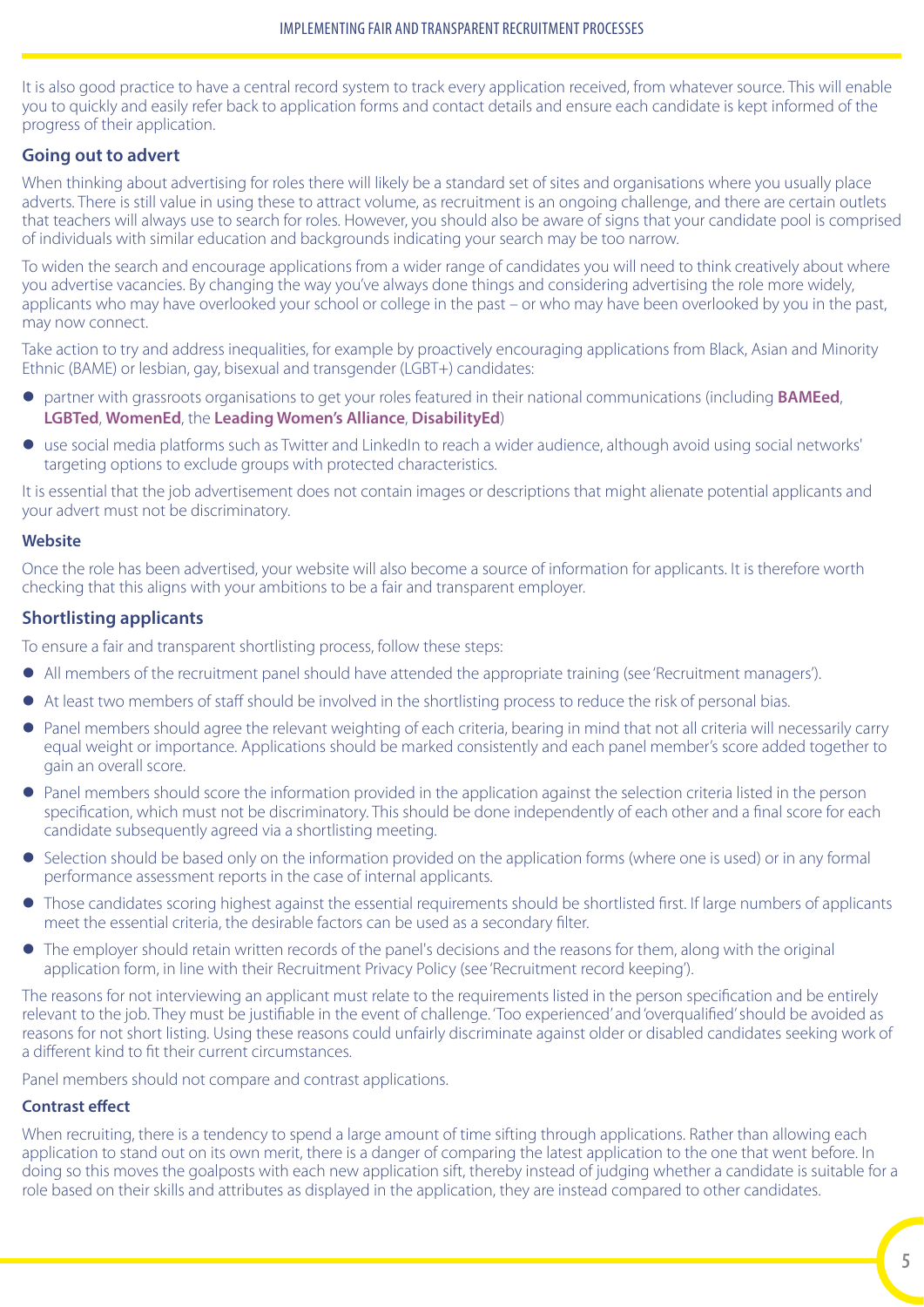## **Guaranteed interview**

Many employers offer guaranteed interviews to all applicants with a disability who meet the essential criteria for the job if they opt into this arrangement. Employers are encouraged to sign up to the **[Government's Disability Confident scheme](https://www.gov.uk/guidance/disability-confident-how-to-sign-up-to-the-employer-scheme)** to make the most of the talents disabled people can bring to the workplace.

#### **Interview process**

#### **Inviting candidates to interview**

The EHRC Code recommends employers should ask candidates whether they require any adjustments in advance of the interview and check again on the day of the interview if any adjustments are needed. For instance, candidates may require a sign language interpreter or want to check the interview room is accessible by wheelchair.

However, you should be aware that disabled candidates may be wary of revealing the nature of their disabilities in advance of the interview because they feel they may be asked inappropriate or discriminatory questions.

#### **Assessments**

Candidates should always be given comprehensive information before sitting an assessment. This allows candidates to prepare adequately and make an informed decision about whether they wish to attend. Setting candidates' expectations increases their perceptions of fairness about the procedure and outcomes and may help alleviate any assessment anxiety.

At a minimum this should include:

- **•** location, date and time
- **•** duration of assessment
- $\bullet$  what to bring
- type of assessment (for instance, competency-based interview, cognitive ability test)
- $\bullet$  competencies assessed and descriptions (if applicable)
- $\bullet$  values assessed and descriptions (if applicable)

Selection tests should only be administered if they can reasonably be considered to provide relevant, reliable and valid assessments of the candidates' abilities to perform the duties of the job.

All candidates should undertake the same test, unless there is a health and safety reason why they cannot do so, or unless a reasonable adjustment is required, for example, by giving a candidate who is disabled due to dyslexia more time to complete it.

Tests should have no discriminatory impact on any of the protected characteristics. For example, a test that assumes knowledge of British history may discriminate on the grounds of race; one that includes a scenario based around a more male-dominated sport, such as football or rugby, may disadvantage women.

#### **Interviews**

Job interviews should be constructed in a structured and systematic way. Where possible, consideration should be given to including a mix of individuals with different protected characteristics on interview panels. Once constituted, the interview panel should meet prior to the interview to agree and set:

- suitable interview questions which directly and clearly correspond to the criteria described in the job description and the person specification
- a standardised system of scoring for use throughout the process

At interview, panel members need to be especially careful to avoid making judgements about applicants on the basis of subjective impressions and bias. They must ensure that decisions about the suitability of candidates are based solely on how well they match the criteria for the job as set out in the person specification and evidenced during the interview.

#### **Setting interview questions**

Interview questions should remain focused on the behaviours, skills and experience listed in the person specification. Panel members should not imply discrimination by asking questions about personal circumstances which are unrelated to the job. If the discussion strays off course or starts to elicit unwanted information, particularly about protected characteristics, for example a candidate's religion, marital status, sexuality, or plans to have children, then panel members should bring the discussion quickly back on topic by asking another job-related question. Any information around protected characteristics that is volunteered must not be taken into account in deciding the candidate's suitability for the job.

Whilst there may be an attractiveness in adopting an unstructured approach in order to determine suitability and fit within an organisation, there is a significant risk of giving your unconscious bias more fuel. For example, you may find out that a candidate likes the same music as you, or has relatives living in the same area.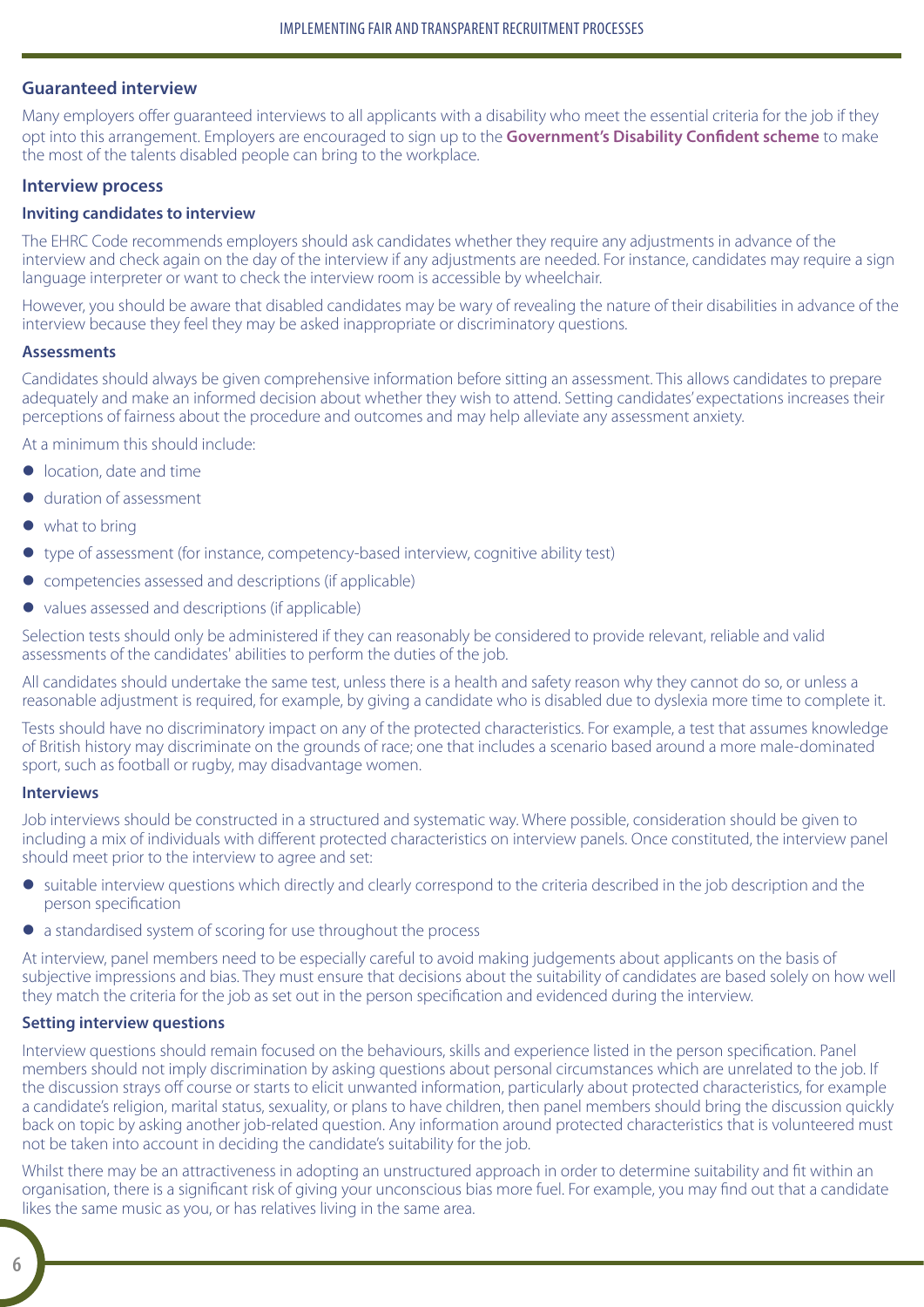Structured interviews also help you score candidates against the role's requirements more consistently and accurately, making comparisons between candidates easier.

### **Assessing candidates**

A lot of post-interview discussions talk about recruiters' 'gut' feelings. Decisions can be made which intuitively select a candidate on irrelevant factors such as emotion, intellect and their individual makeup instead of focusing on a person's actual capabilities.

Rather, the assessment should be based solely on the evidence in application forms, CVs, and interview performance, and how these weigh up against your pre-agreed selection criteria.

Given this, it should be clear which candidate has performed best when scored objectively, and you will be able to give clear reasons for choosing one candidate over another which have nothing to do with protected characteristics.

## **Feedback**

It is good practice to offer feedback to unsuccessful candidates, if requested. When doing so, give reasons that are based purely on the job requirements as set out in the job description.

Equally you must not discriminate against job applicants in the terms on which they offer employment, for example extending a probation period for a disabled candidate would be discrimination.

# **Recruitment recordkeeping**

As an employer, you must be able to justify your decisions to recruit an individual. Should you be faced with a claim of unlawful discrimination, thorough recordkeeping will help evidence a fair recruitment process. Therefore, it is good practice to keep records of all stages of the recruitment and selection process for a period and then dispose of them securely.

When considering how long to keep records, consider the following from The Equality and Human Rights Employment Code of Practice<sup>5</sup>: :

"*In deciding exactly how long to keep records after a recruitment exercise, employers must balance their need to keep such records to justify selection decisions with their obligations under the Data Protection Act 1998 to keep personal data for no longer than is necessary*."

The Information and Records Management Society have a useful (but non-statutory) **[toolkit](https://irms.org.uk/page/SchoolsToolkit)** which suggests records relating to unsuccessful candidates should be retained for six months following the appointment of the successful candidate.

Whatever length of time you decide, this should be set out in your Recruitment Privacy Policy or Notice. This policy should inform candidates what to expect in relation to personal information about them which is collected, handled and processed by or on behalf of your organisation when they apply for a vacancy.

The Recruitment Privacy Policy should be sent to applicants in the application pack.

## **Monitor relevant data**

Measures should be in place to regularly monitor the effectiveness of your recruitment processes in terms of equality and diversity. For example, use your applicant tracking spreadsheet to work out the number of applications you receive from each gender, and how the proportion of applications that proceed to each stage differs by gender. This will help you identify if a disproportionate number of male or female applications are being rejected at various stages of the process, which in turn could help you identify sources of bias which you can work to correct.

Consider other protected characteristics. The data samples may be very low in a single recruitment round, but if you collate data for all recruitment then any trends are more likely to become apparent.

Also, consider applying the "four-fifths rule". Acas proposes this in their guidance *[Prevent Discrimination: Support Equality](https://archive.acas.org.uk/media/4402/Prevent-discrimination-support-equality/pdf/Prevent_discrimination_June_2018.pdf)* . The proposition is that the success rate for members of any particular group should not be less than 80% of any other group's success rate. This should not be used as an absolute measure, but simply to indicate where the four-fifths is not being met, whether a matter should be investigated further.

Whatever approach you take, it is essential that ongoing monitoring takes place in order to help the employer assess whether the organisation is recruiting fairly and transparently.